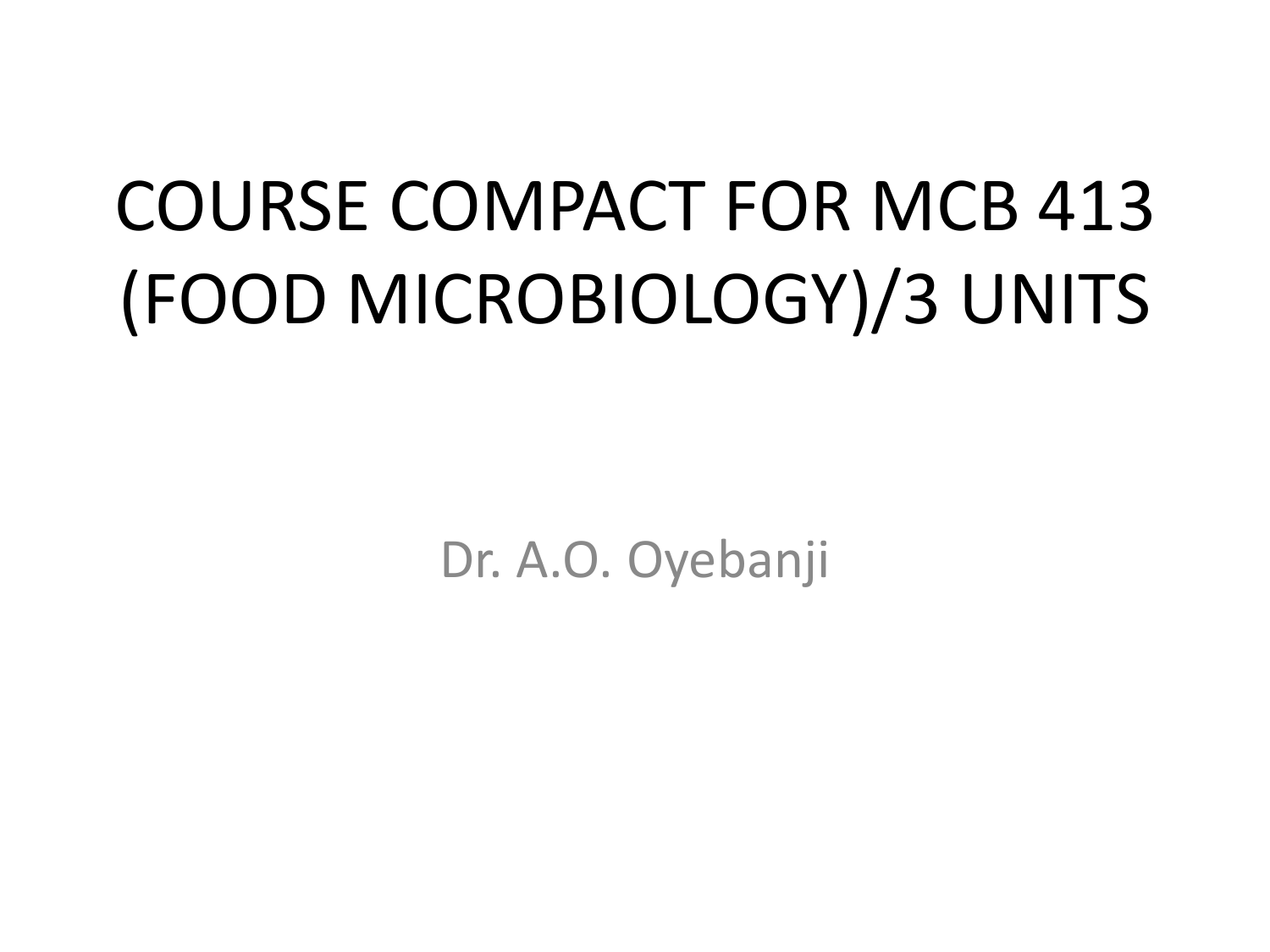## Course Title:

• Food Microbiology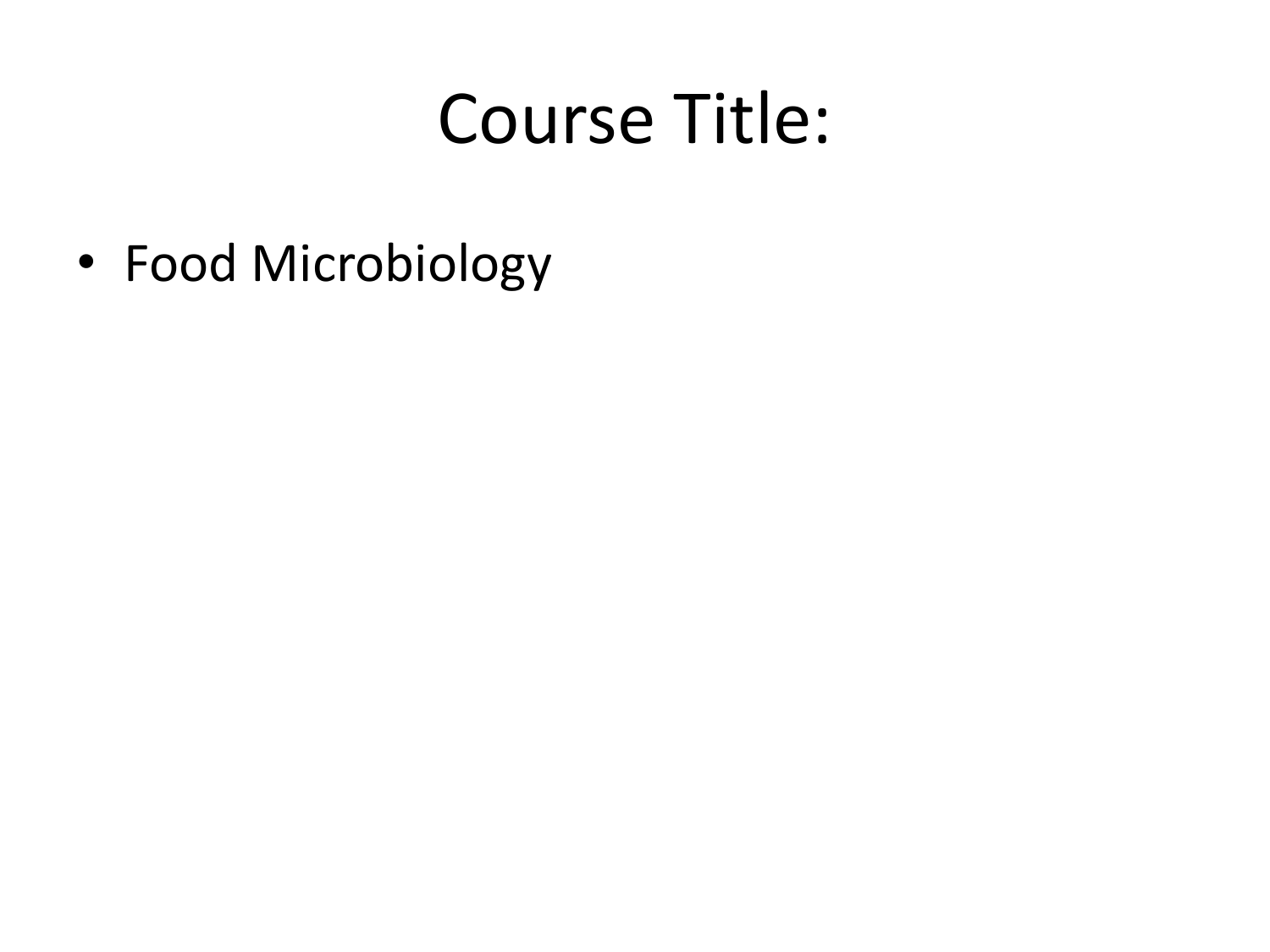## Brief Overview

- Lecture would show what Food Microbiology is about and teach Microbiology for its application in Food and Associated Value Chain Concerns.
- Microbiological techniques analysis and investigations, standard, certification for quality control, assurance and safety of Food for man and livestock would be taught
- Discussions will show Food Microbiology in product development, value addition, loss reduction, food security, health, trade, sustainability and increase of agricultural production and job creation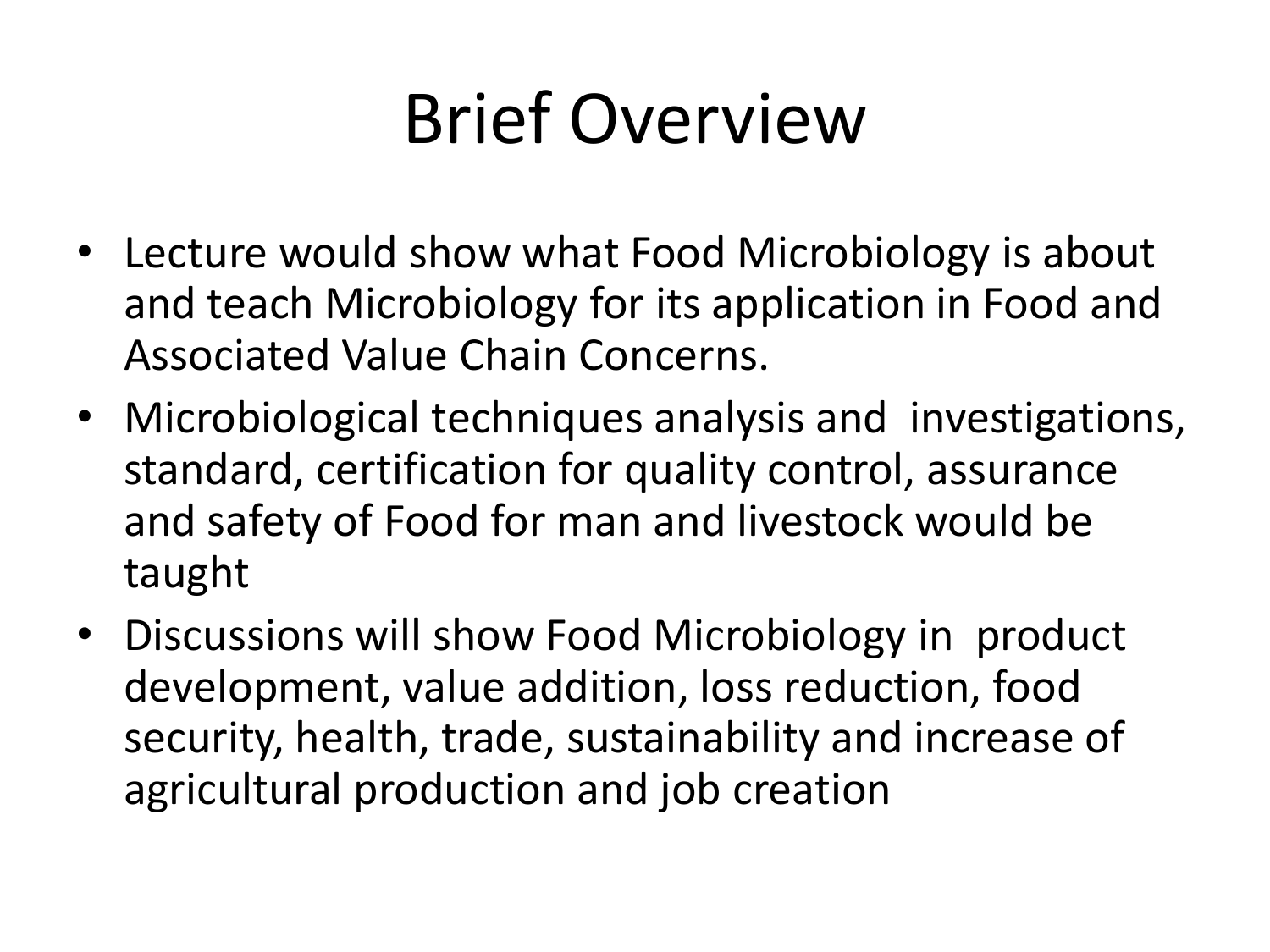#### Course Objectives

- Course Objectives / Goal
- To indicate the wide prospects from the study of Food Microbiology
- To impart knowledge and skills for the practices Food Microbiologists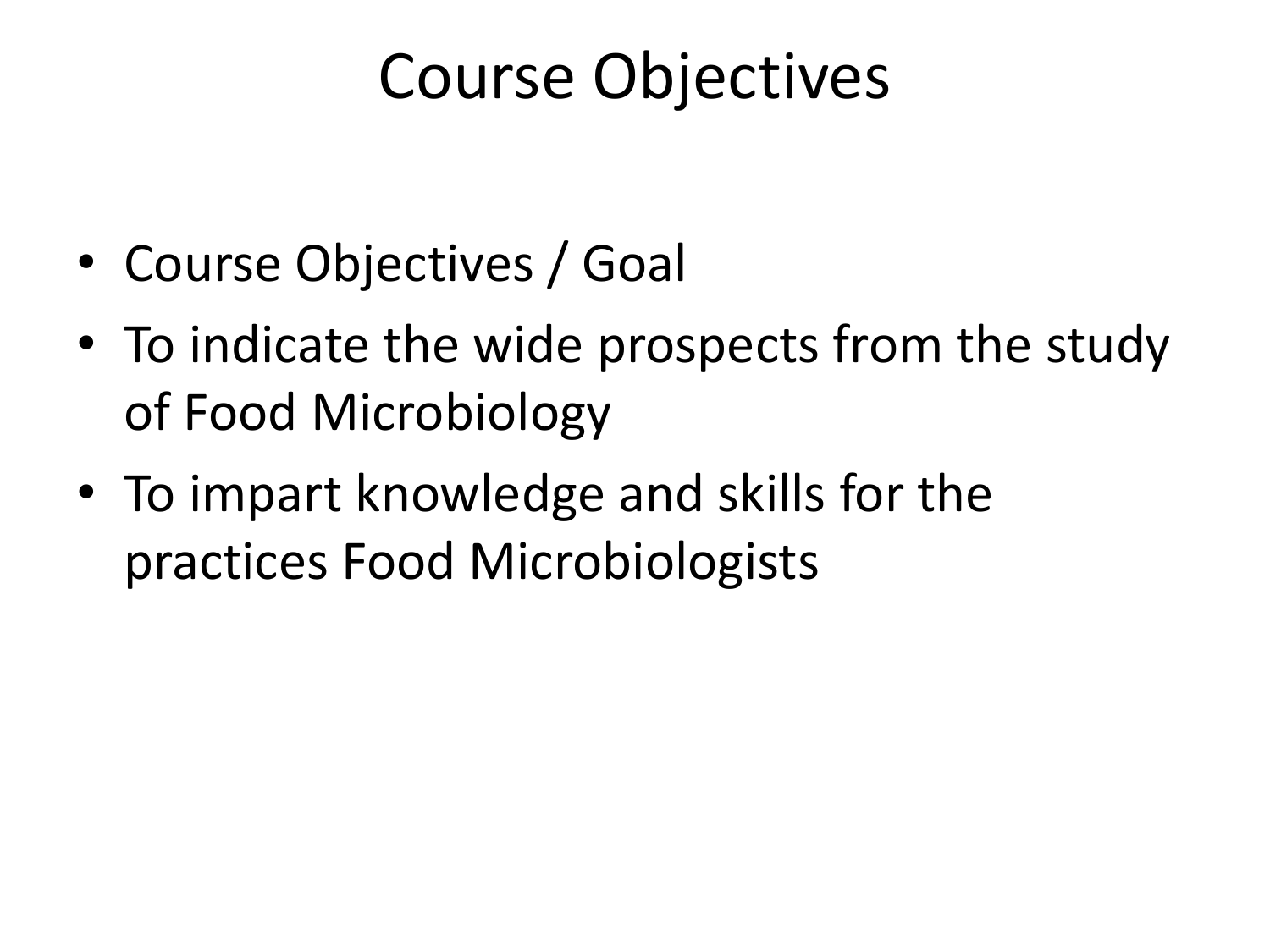#### **Method of Lecture Delivery / Teaching Aid**

- PowerPoint Presentation of Lecture in an interactive manner to engage the interest of students to ensure understanding of Food Microbiology and Techniques of practice.
- Practical would be conducted to demonstrate Techniques of Laboratory and Field Analysis of Food and Related samples in a participatory manner.
- Students / groups would be challenged in discussions and assignments to resolve problems of Food Quality, Standard and Safety as would a Food Microbiologist in Practice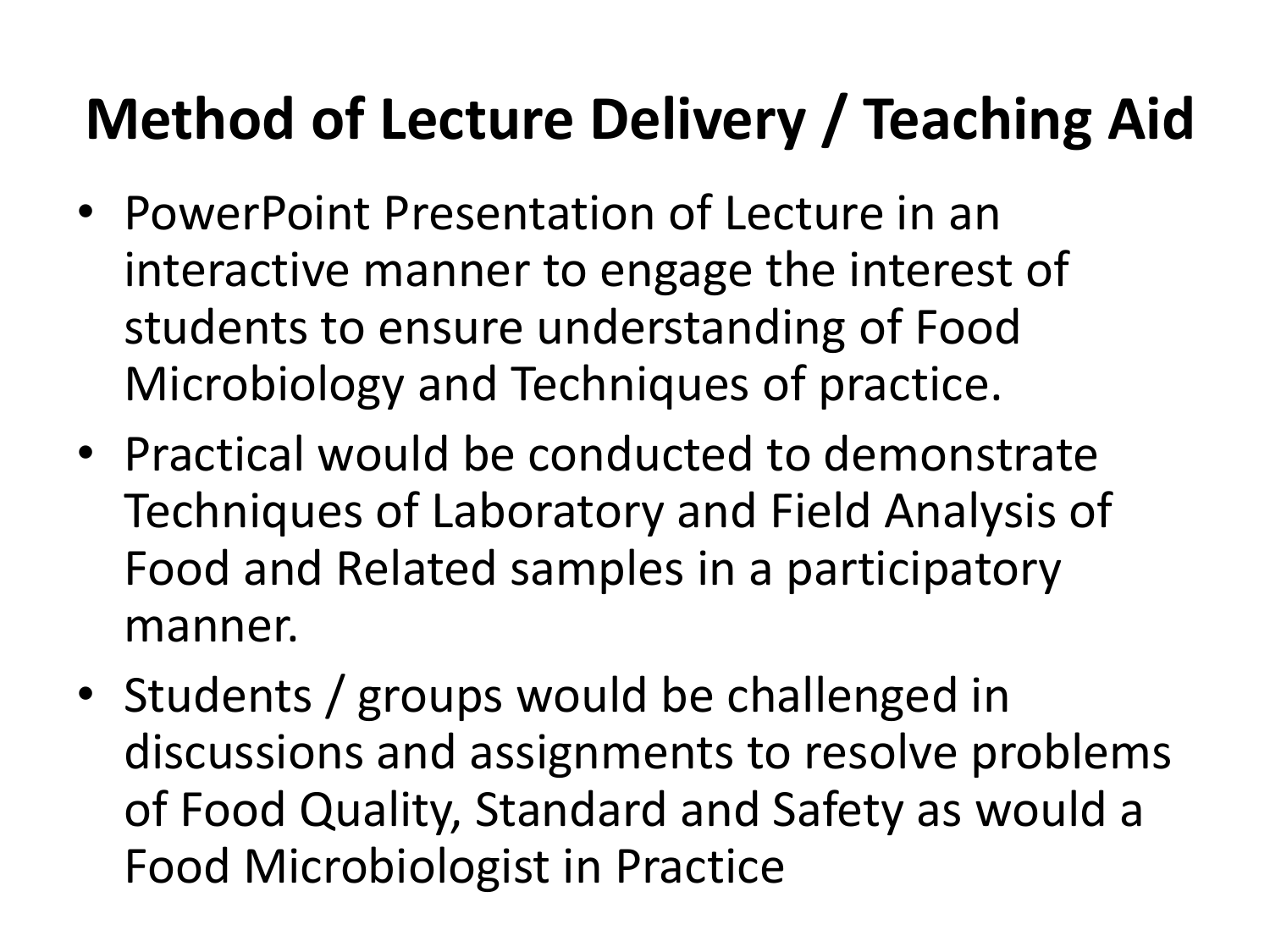# Grading & Ground Rules

- Continuous Assessment (30% of Total marks obtainable)
- Examination (70% of Total marks obtainable)
- Class attendance must be up to 75% to participate in Semester Examination
- Lateness to class would attract disciplinary action
- Compliance to University Dress code and requirements for laboratory practice to avoid disciplinary action
- Students are required to upgrade knowledge gained in class through extra reading for better examination performance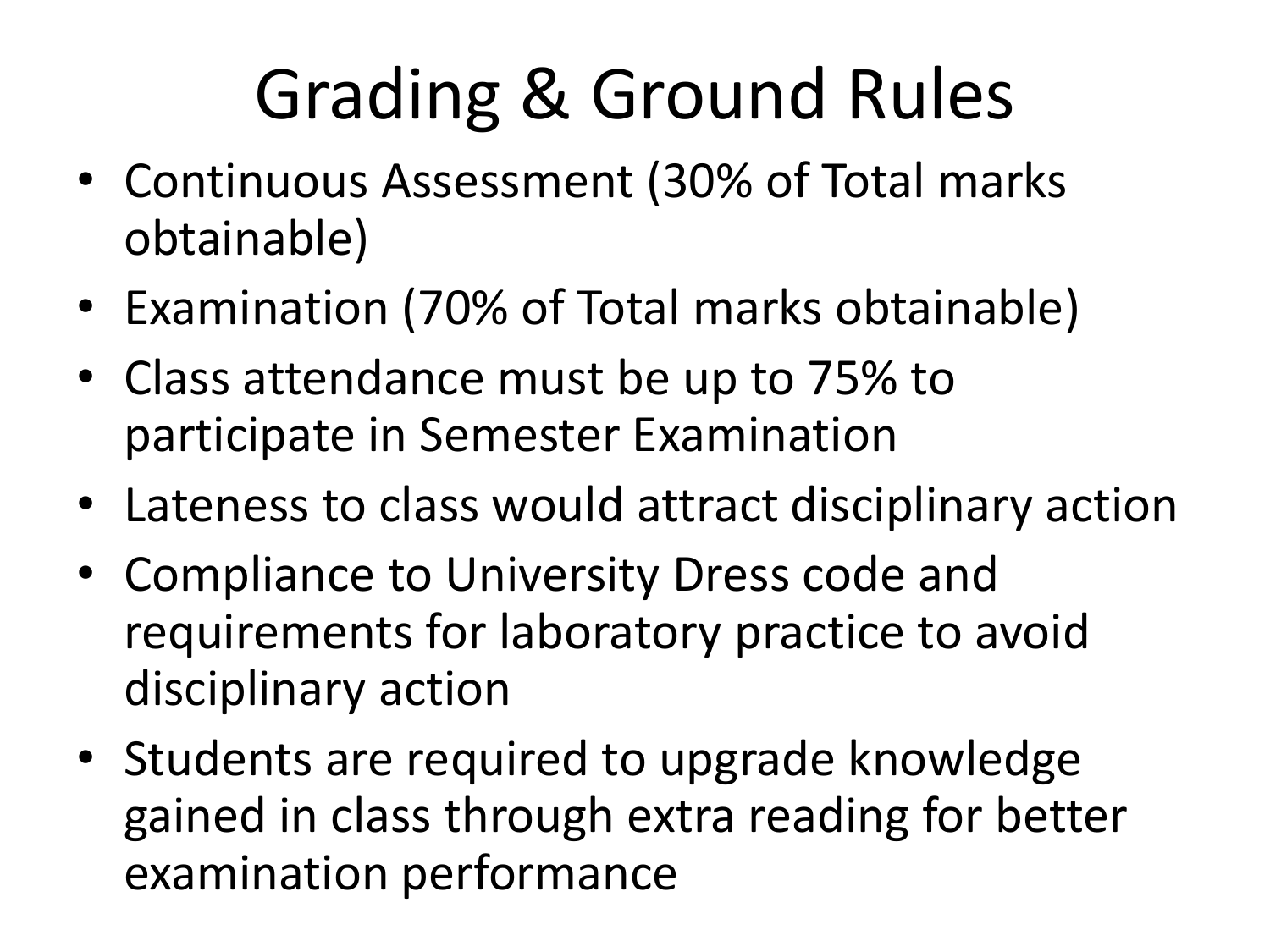## Course Outline

- **Module 1**: Introduction to Food Microbiology and Practice
- **Module 2**: Fundamentals Microbiology and Laboratory Microbiological Analytical Techniques
- **Module 3**: Factors influencing Incidence, Growth and Activities of Microorganisms along Food Value Chain
- **Module 4:** Fermentation and Fermented Food Products: Gari, Fufu, Yogourt, etc.
- **Module 5:** Pathogenic and Spoilage Microorganisms in Classes of Foods and Products
- **Module 6**: Mechanism and Implications of Contamination, growth and activities of Pathogenic, Spoilage and beneficial Food Microorganisms
- **Module 7:** Principles and practices for Food Quality and Safety with reference to Microbiological Food Quality Control and Assurance
- **Module 8:** Mycotoxins and Enzymes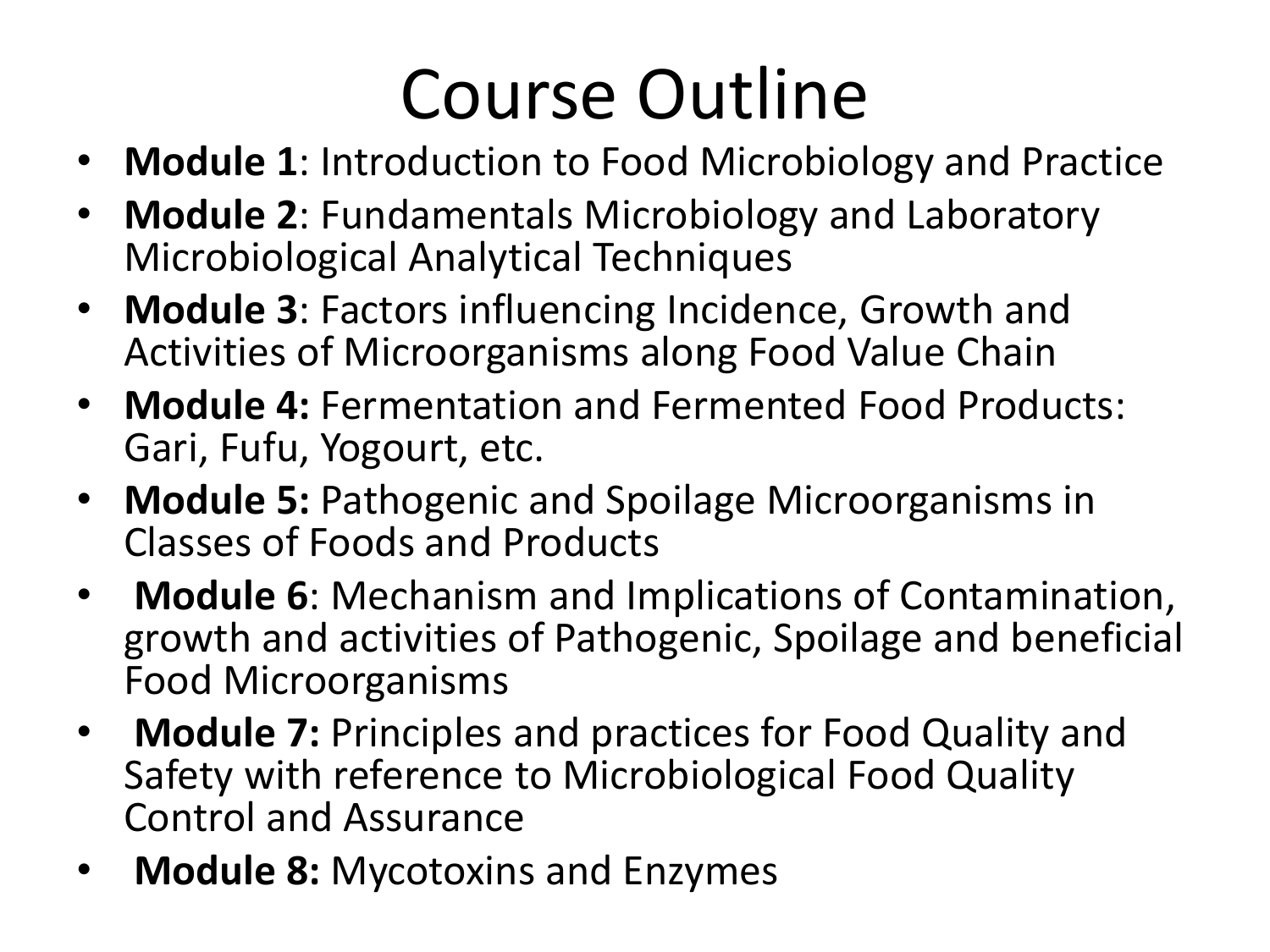## **Alignment with Goals and Vision of Landmark University**

- The course contents by relevance to sustainability and increase of agricultural production
- Grading Plans, ground rules and regulations connect the core values of responsibility, mentality, capacity building, diligence and possibility